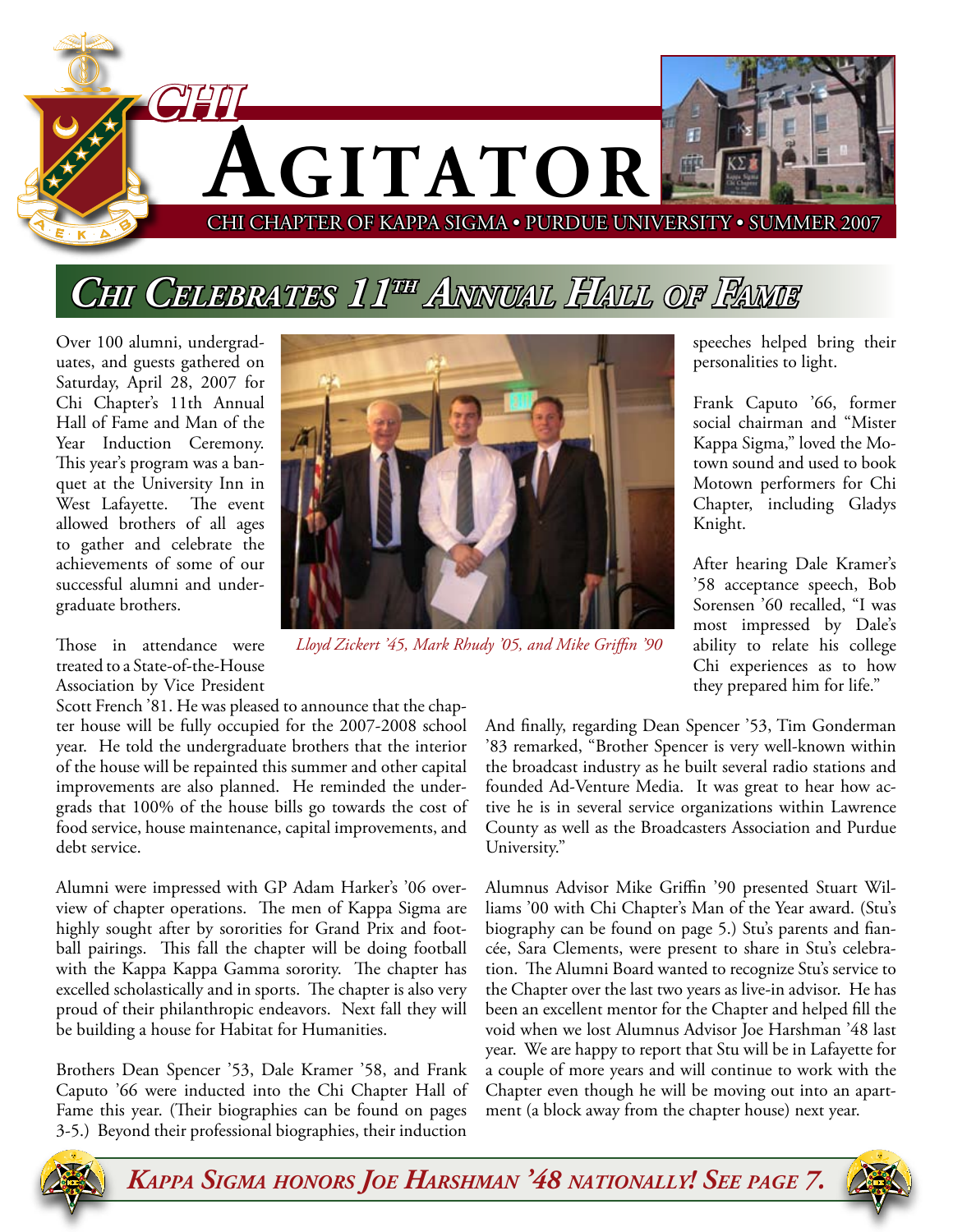

**Kappa Sigma Fraternity, founded 1885 in West Lafayette, Indiana. Please direct all news to:** *Chi Agitator***, c/o FMG, 2660 North 1st Avenue, Tucson, AZ 85719, or e-mail KappaSigma@ChiKappaSigma.org**

#### UNDERGRADUATE OFFICERS

*Grand Master:* Andrew Branum '05 *Grand Procurator:* Adam Harker '06 *Grand Master of Ceremonies:* Joseph Barnes '05 *Grand Scribe:* Nicholas Nondorf '05 *Grand Treasurer:* Adam Krupa '05

CHI HOUSE ASSOCIATION *President:*

Doug Kowert '60 *Vice President:* Scott French '81 *Treasurer:* Jim Milner '79 *Secretary:* Charles Marshall '61 *Directors:* Kent Pierce '51 Don Sisloff<sup>'54</sup> Stewart Williams '55 Eric Wenaas '59 Charles Marshall '61 Jeff Minner '81 Mike Galt '82 Tim Gonderman '83 Conrad Hammond '00 Josh Roberts '00 Matt Konopka '01

ALUMNI ADVISORY BOARD *Alumnus Advisor:*

Mike Griffin '90 *Assistant Alumnus Advisors:* Stewart Williams '55 Jim Milner '79 Dave Druetzler '81 Brent Blackwell '90 Brad Derrick '00 Michael Hedges '00 Robert Morris '00 Vishal Shah '00

#### EDUCATIONAL FOUNDATION

*President:* Lloyd Zickert '45 *Vice President:* Byron Anderson '45 *Treasurer:* Mike Griffin '90 *Secretary:* Matt Brozovic '82 *Trustee:* Bob Sorensen '60

*Chapter Report*

Brothers and Guests, *Excerpt from Grand Procurator Adam Harker's '06 Hall of Fame Speech*

Chi has enjoyed another successful year. As a house, we have brought glory to the Fraternity through service, academics, and athletics. We are no longer simply poised to take an elite roll in Greek Life. We are no longer a caged lion in wait. We are the standard of what a fraternity should be both at Purdue and in the nation.

During this past year, brothers generously donated both their time and talent to better the community. As a house, we have donated over 4,300 hours of community service and over \$16,000. Chi also held its third annual Christmas philanthropy in partnership with College Mentors for Kids. This gave underprivileged children an opportunity to make arts and crafts, get their picture with live reindeer, and most importantly, sit on Santa's lap.

Also for the third time in the last four years, Chi won Zeta Tau Alpha's Big Man on Campus. Thanks to Mr. Big Man on Campus Chris Huff '05 and his supporting cast, Chi was again able to contribute the most money toward the \$70,000 raised for breast cancer research. With Chi's success in the largest campus philanthropy, we have taken it upon ourselves to set a new standard. Next fall Chi will raise funds for and build a Habitat for Humanity house for a deserving family. This project will be undertaken solely by the members of Chi. No other fraternity, sorority, or campus group will be involved. We will raise over \$40,000 and donate our time for nearly two straight weeks. One of the dean of students, Kyle Pendleton, described the significance of our project. Simply, it will set a new precedent for philanthropies at Purdue.

Chi is also setting an example for the rest of the campus to follow academically. We were once again above the All-Campus, All-Men's, and All-Fraternity averages. We also achieved our goal of an in-house grade point average of over 3.0. We look forward to challenging ourselves to improve our overall member G.P.A. to a 3.0 from a 2.88.

The world of intramurals was made aware of Chi's presence this year. We achieved championships in softball for the fourth consecutive time, dodgeball, soccer, and two second place finishes in flag football. Even more impressive than the championships is the house support that each team receives. A majority of the house made their way to the softball fields and then hopped in their cars to go cheer on the dodgeball team. Needless to say, our opponents were shocked to see so many people crammed in to watch a dodgeball game.

With our success in so many areas, the lovely sorority women of Purdue have taken notice. For Grand Prix, we were paired with Zeta Tau Alpha and for this upcoming football season we are paired with Kappa Kappa Gamma. If you asked our seniors if they believed we would ever have Delta Zetas and Kappas fighting over us in our front yard they definitely would say no.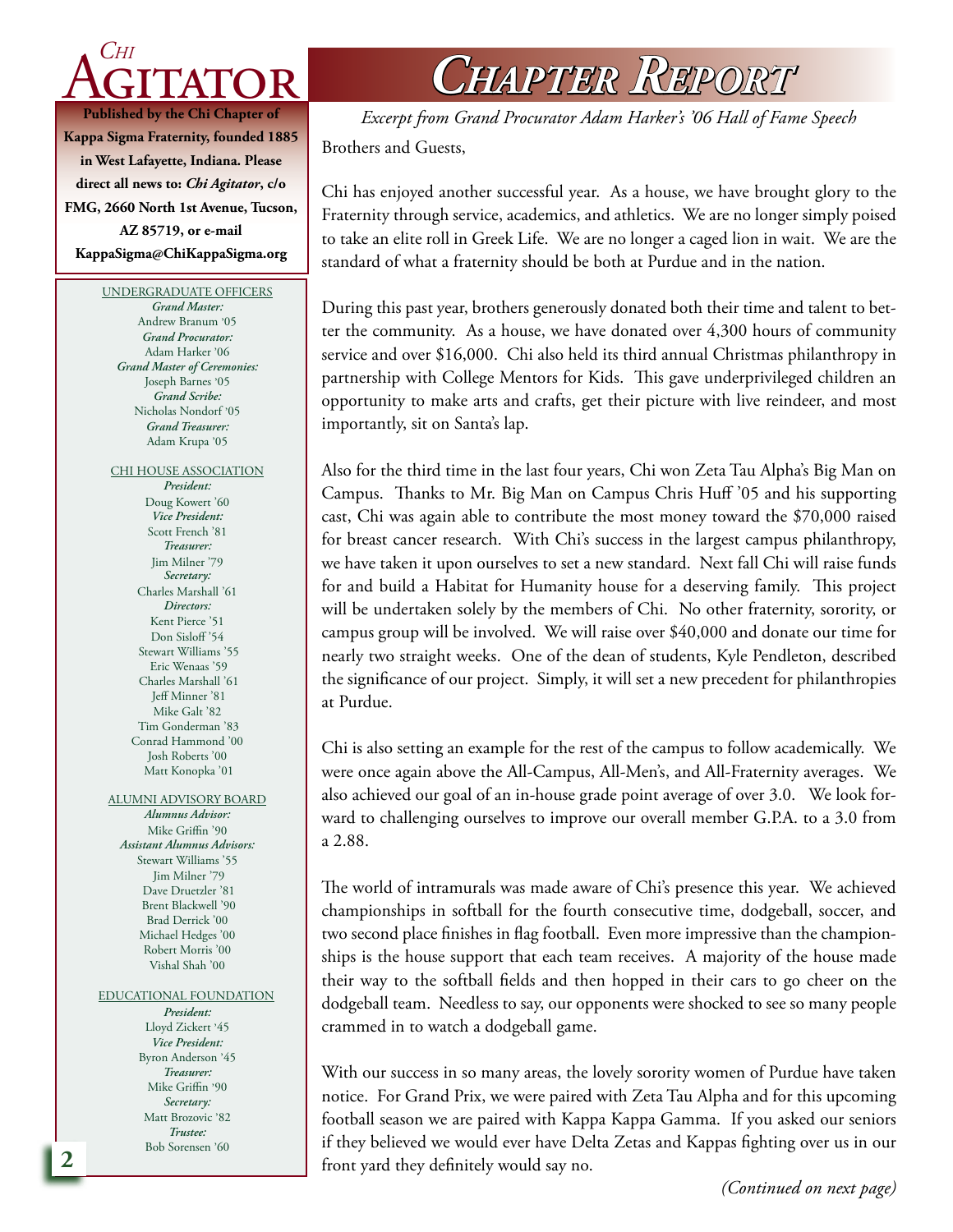# *chapter report continued*

I would like to take this time to thank our departing seniors. They took Chi from a fledgling fraternity and built it into a premier establishment on campus. Their accomplishments and accolades speak for themselves, but more importantly, the have passed on their leadership to the younger members and put Chi in a position to become even stronger.

I would like to leave you with a final thought. During Grand Prix, I was discussing fraternity stereotypes with several ladies from Zeta Tau Alpha. We went through the so called "jock" houses and the so called "lady killer" houses and so on. When it came to Kappa Sigma they told me that we are considered the gentlemen on campus and that we had another characteristic that was difficult to describe. I told them that I wouldn't be offended and that they should share what others around campus thought of us. They told me that we were considered the "intense" house. I really did not understand what they meant and asked them to elaborate. They told me that we are the type of house who, when we have something we want to do, we do it. If we want to win Big Man on Campus, we do. If we want to win an intramural championship, we do with all of Chi in attendance. If we want to build a house for an underprivileged family, we do. We achieve all of these great things through our close brotherhood which is second to none on campus. With this in mind, I know that whatever we want to do, we will do well and success will continue to attend our every effort.

# **Hall of Fame Biographies**

### **Dean Spencer '53**

Brother Spencer is the president of Ad-Venture Media, which includes the WWEG/ WBIW/WQRK Radio Network.

Lester Dean Spencer enrolled in Purdue University in  $1953$  to pursue a degree in elec trical engineering and was initiated into Chi Chapter in November of that year. As an undergraduate at Purdue, Dean was busy both in the fraternity, where he served as assistant house manager and editor of the Chi Chapter alumni newsletter, as well as on campus where he was in both Eta Kappa Nu, an electrical engineering honorary, as well as Scabbard and Blade, a military honorary.

He also met his future wife, Barbara, a Chi Omega, when the Kappa Sigs and Chi-Os were singing at the Presbyterian church.

Dean received his degree in 1956 and worked several jobs, including serving in the U.S. Army at Fort Sill in Oklahoma, working as a sales engineer at Allen-Bradley, Co., and in power sales and industrial development for Richmond Power & Light.

He designed and built WQRK FM in 1975 and WPHZ in 1991. He founded Ad-Venture Media in 1988, which

includes WBIW in addition to WRQK and WPHZ.

Brother Spencer is active within the industry, as a past president of the Indiana Broadcasters Association and is a member of the Society of Broadcast Engineers. He is also active in the community, serving as president of United

Way, president of the Lawrence County Aviation Board, director of the Bedford Federal Savings Bank, director of the Bedford Chamber of Commerce and Mitchell Chamber of Commerce, president of the Bedford Kiwanis Club, and many other organizations.

He is also involved with Purdue as a member of the Purdue President's Council, John Purdue Club, and the County Extension Board.

Even juggling professional, civic, and university commitments, Barbara and Dean still find the time to visit with their children, Stuart, Susan, and Scott, and to spoil their grandchildren. Brother Spencer also enjoys taking some time to relax by flying his 1948 Cessna 170.

"Chi really changed my life. Many meaningful friendships were established and a great fellowship. I have many fantastic memories of my time at Chi."

*(Continued on page 4)* **3**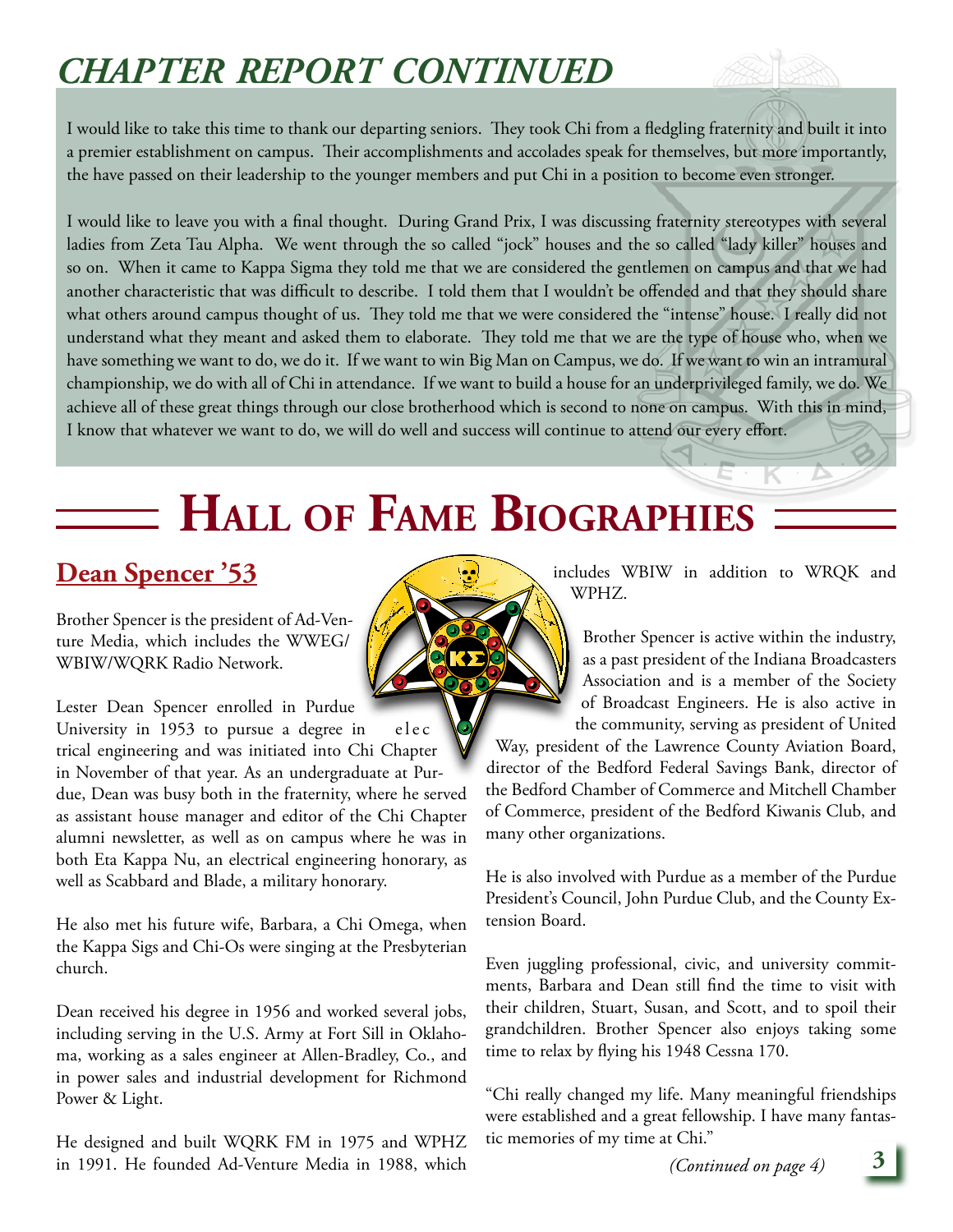## *hall of fame biographies continued*

#### **Dale Kramer '58**



*Bob Sorensen '60 and Dale Kramer '58*

Brother Kramer served the majority of his career with ShopKo Stores headquartered in Green Bay, Wisconsin. He started with them in 1971 and watched it grow from \$30 million with 11 stores to over \$2 billion and over 250 stores. The company went public on the NYSE in 1991. He served his last 10 years as chairman, president, and CEO. He has extensive experience in private and public markets. As a hobby he is a part-owner in a private consulting firm.

Brother Kramer enrolled at Purdue in 1958. "The four years spent at Purdue were arguably the most relevant four years of my life," he recalls.

Dale spent a decade working at Walgreens, first as a pharmacist, later as a store manager, then as a drug merchandiser.

Kramer joined ShopKo Stores, Inc. in 1971 to lead the company in development of its strategic entry into health care. ShopKo opened its first pharmacy in 1971 and was the first mass merchant to do so. In 1978, ShopKo opened its first full-service optical center. In 1982, a fullservice optical lab opened to service the eye care centers. Health Services represents 15% of its revenues and close to 30% of ShopKo profits.

Kramer took over as president and CEO of ShopKo Stores, Inc. in 1991, and led the strategic repositioning of the company with his "Vision 2000" plan, which successfully positioned the company for favorable financial results in the 1990's.

Professional accolades have been numerous, but the one of which he is most proud of is his 1999 induction into the Discount Store News Retail Hall of Fame, alongside the likes of Sam Walton (founder of Wal-Mart) and Richie Cunningham (Founder of K-Mart).

#### **Frank Caputo '66**

Brother Frank Caputo is the director of Pharmacy at the Ashtabula County Medical Center in Ashtabula, Ohio.

Frank enrolled in Purdue in pursuit of a degree in pharmacy, pledging Chi Chapter in 1965. "The Dago," as he was known, managed to walk the line between academic and social growth, earning Dean's List honors as well as serving the fraternity as the social chairman. He graduated with his degree in pharmacy in 1970.

His career in the pharmaceutical industry has included tenures as the vice president of sales for Quality Care Pharmaceuticals, director of Pharmacy at Western Reserve Care System, national systems consultant at IVAC Corp – where he earned top five in sales and Diamond President's Club honors – and as director of Pharmacy at Trumbull Memorial Hospital.

He is also involved in the League of Intravenous Therapy Education Speakers Bureau, has served as a guest lecturer for the American Society of Health System Pharmacists, and as the president of the Trumbull County Pharmaceutical Association.



**4** *Steve Springer '67, J. D. Barnes '05, & Frank Caputo '66*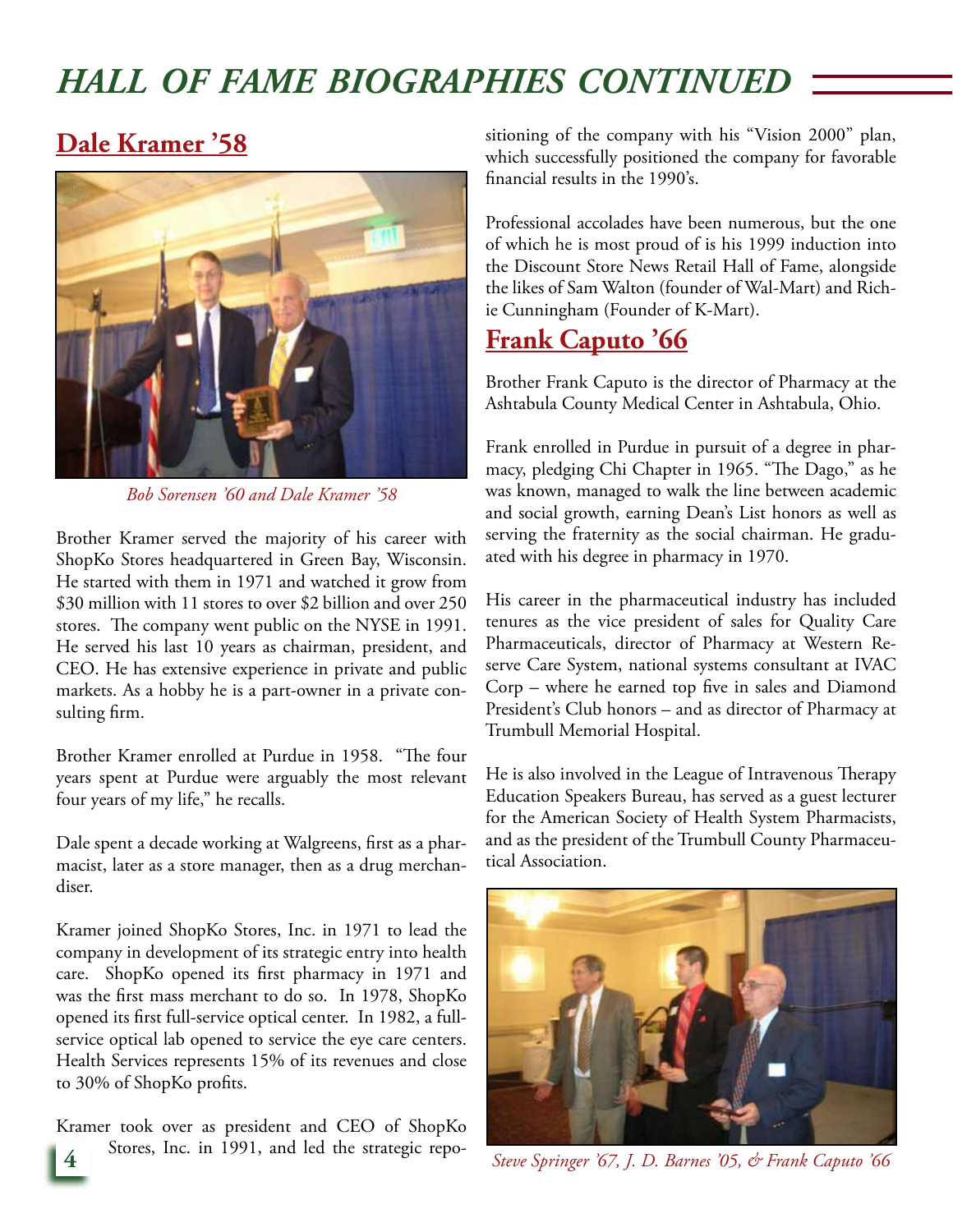Brother Caputo has also worn many hats outside the pharmaceutical arena. He tried his hand in the culinary arts, serving as owner and chef for Caputo's Italian Ristorante and vice president of the Lakeland Athletic Club.

Kappa Sigma has also benefited from Frank's experience. He served as the alumnus advisor for the Epsilon-Rho Chapter at Kent State University.

Frank is married to Helen Terwilliger-Caputo and has two children, Tracie Lenox and Stephen Terwilliger.

When asked about Chi Chapter and what it meant to him, he reminisced that it, "was not a house, but a home away from home," and that it was responsible for the development of many, "lifelong friendships and brotherhood, as well as lifelong memories."

#### **Stuart Williams '00**



*Stu Williams '00 and Mike Griffin '90*

Stuart Williams was born and raised in Louisville, Kentucky. He attended the Speed School of Engineering at the University of Louisville and majored in mechanical engineering. He pledged the Mu-Eta Chapter of Kappa Sigma Fraternity during his first semester in school, in the fall of 2000. During his co-op, Stuart traveled to Albuquerque, New Mexico to work for Sandia National Laboratories in the Micro-Analytical Systems group where he investigated sensor detection capabilities for explosives and chemical weapons. While in Albuquerque, Stuart associated himself with the Delta-Zeta (University of New Mexico) Chapter of Kappa Sigma and assisted then-WGP Kevin S. Kaplan. Upon returning to Louisville, Stuart became the grand procurator of the Mu-Eta Chapter and completed his bachelors and masters degrees with highest honors, finishing at the top of his class with a cumulative G.P.A. of 4.0. It was during this time that he met his fiancée and Kappa Sigma sweetheart, Sara Clements. During his graduate semesters at the University of Louisville, Stuart became assistant alumnus advisor and assistant district grand master.

Stuart finished his masters degree in the summer of 2005 and attended Purdue University the following fall semester to pursue a PhD in mechanical engineering with a concentration in microfluidics. At Purdue, Stuart associated with the Chi Chapter of Kappa Sigma by being their residential advisor, assistant alumnus advisor, and member of the Housing Board. He has received two scholarship fellowships during his academic career at Purdue including the Laura Winkelman Fellowship for Doctoral Studies and the prestigious National Science Foundation Graduate Research Fellowship Scholarship. Stuart will be traveling to Southampton, England this summer to continue his research at the University of Southampton. He plans on graduating by the Spring 2010 semester and will continue to play an active role in the Chi Chapter of Kappa Sigma.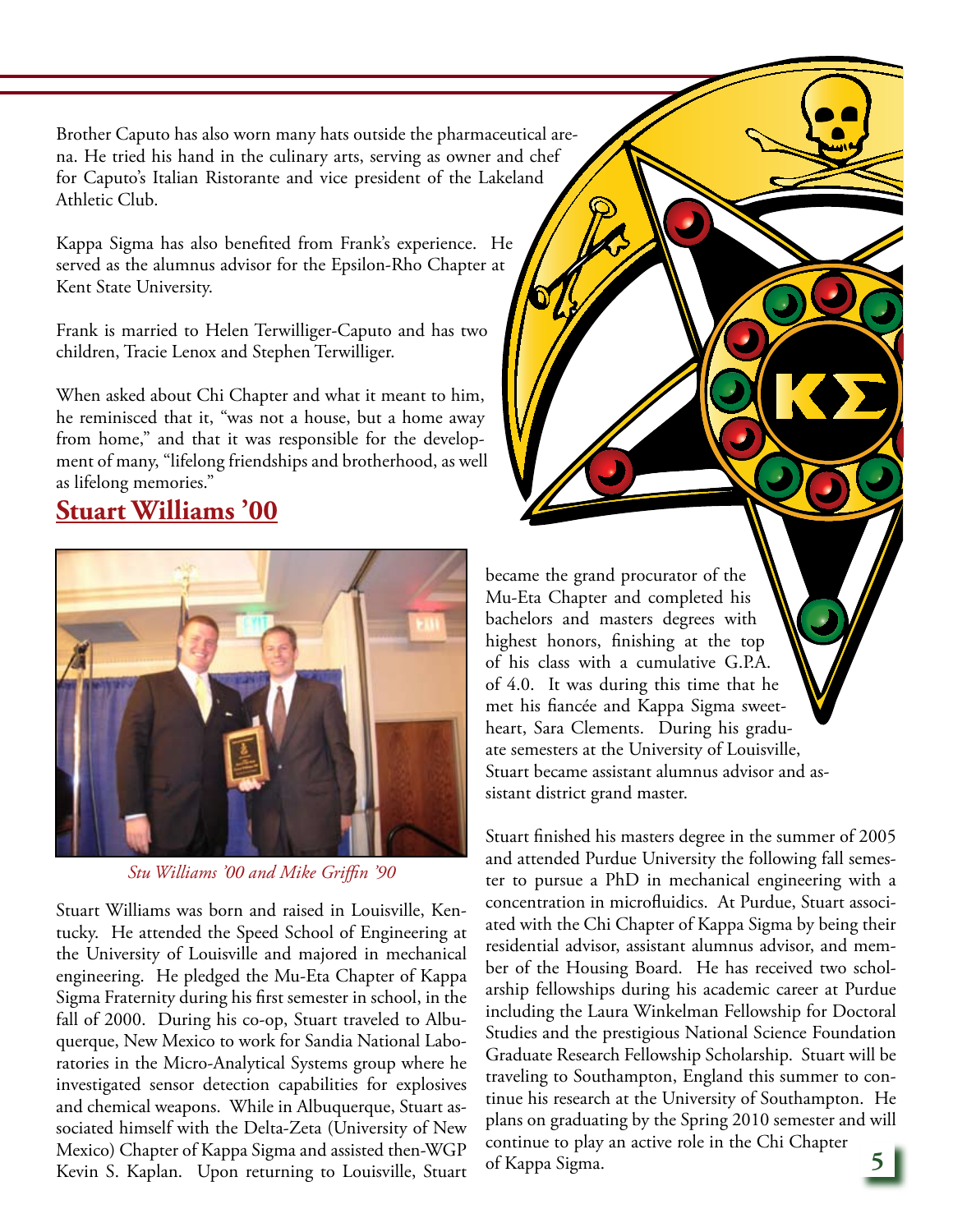## *Chi Cleans Up at 2006 East Leadership Conference!*

•

• •



Brothers,

Once again, Chi has cleaned up on the awards! Over twenty undergraduates and alumni attended the Kappa Sigma East Leadership Conference. The conference took place July 21 - 22, 2006 at the Hilton Netherland Hotel in downtown Cincinnati, Ohio. Chi received the F.A.C.E. (Founders' Award for Chapter Excellence), runner-up in the Thomas House Prize, communications awards, community service and philanthropy awards, and more. A detailed listing of awards is included to the right. The F.A.C.E. award is Kappa Sigma's award recognizing excellent chapter operations. It is also espe-

cially significant in that it is the measure Joe Harshman '48 routinely used to evaluate the Chapter's progress. He had encouraged and pushed the Chapter to strive for and accomplish this important goal, and while he wasn't with the brothers when they accepted the award, his presence continues to be felt by the Chapter.

Sach Pithadia '04 was elected to the Undergraduate Advisory Committee (UAC) for the 2006-2007 school year. This is a high-profile position where five undergrads from throughout the Fraternity are elected to represent the undergraduate members and work with the SEC and the Fraternity staff. Sach is only the second Chi initiate elected to the UAC. Several current and past SEC mem-

> bers served as UAC delegates while they were undergrads. He will have the opportunity to make a

#### 2006 Kappa Sigma East Leadership Conference Chi Chapter Awards

- Founders' Award for Chapter Excellence •
- East Leadership Conference Attendance Cup •
- "A Greater Cause" Excellence Award (7,006 hours of community service) •
- "A Greater Cause" Excellence Award (\$23,390.17 raised for philanthropies) •
- Outstanding Single Community Service Event Award •
	- Top 25 Recruitment Chapter (19th of 240 chapters and colonies)
- Campus Involvement Excellence Award •
- Outstanding Brothers In Action (BIA) Award •
- Outstanding Single Communication Award •
- Outstanding BIA for Pledge Program Award
- The Howell H. Thomas House Prize Award (Runner-Up)

significant contribution to the Fraternity, represent Chi Chapter on the national stage, and gain valuable experience in the process. Join me in congratulating Brother Pithadia on this outstanding accomplishment.

Lastly, Kappa Sigma has named the Alumnus Advisor of the Year award in honor of our late Brother Harshman '48. The first Joseph P. Harshman Alumnus Advisor of the Year Award was presented by Benita Harshman at the awards banquet Saturday night. Kemp Harshman, Debby and Harrison Smith, Malcolm Harshman, and Suzy Mushalla also attended. Throughout the night it was once again apparent just how respected and missed Joe is throughout Kappa Sigma. The presentation was moving and emotional and we are honored that Kappa Sigma has chosen to remember Joe in such a way.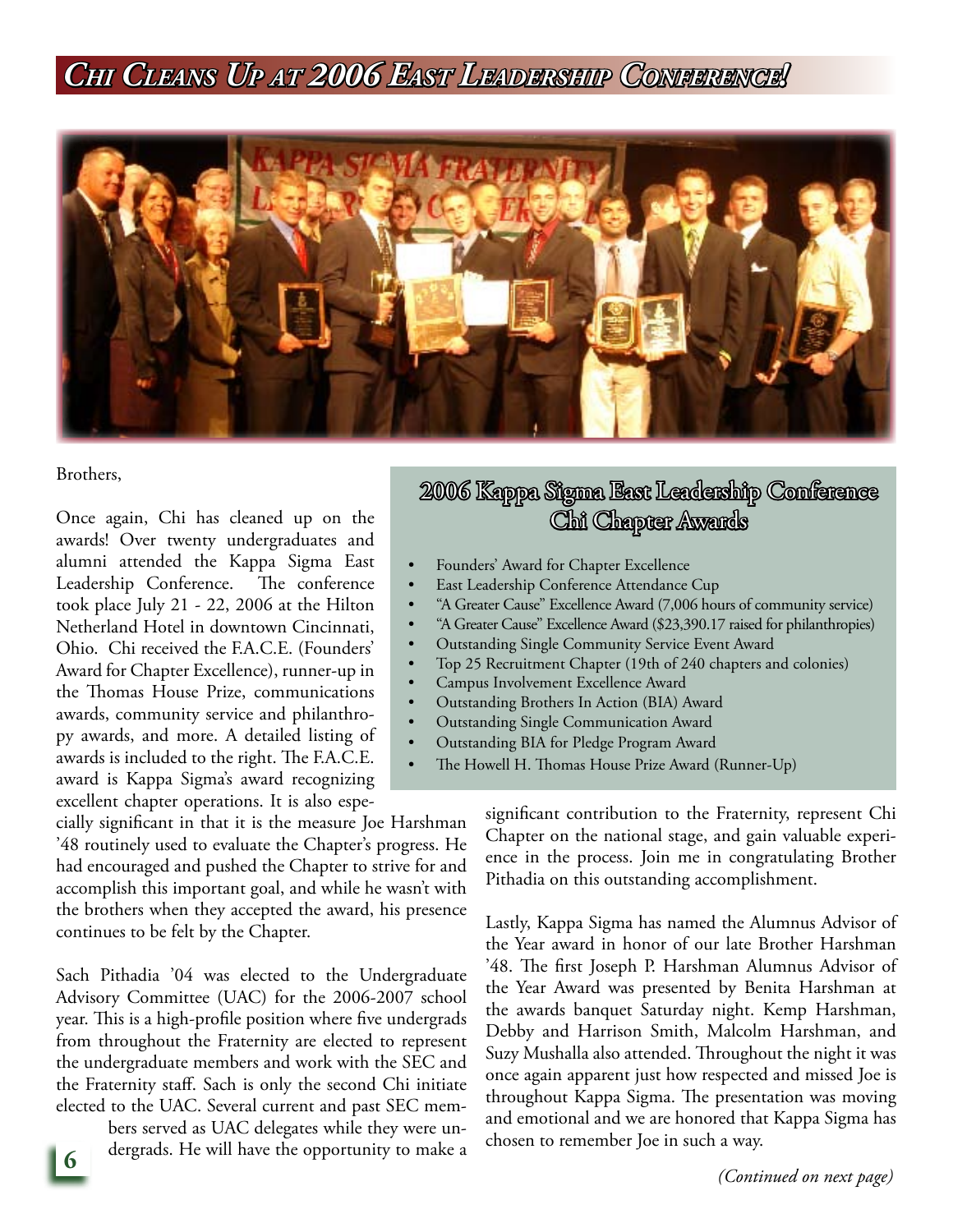#### *eastern conference continued*

Brother Sam Beard '04 deserves special recognition for his hard work as awards chairman where he managed the process for compiling and submitting the chapter's awards package to Kappa Sigma. As we congratulate our active members, let us remember that these awards represent many years of hard work and dedication to our beloved chapter.

We can take a moment to recognize the accomplishments of the past year, all the while remembering that the awards only validate the excellence that exists at Chi. Success has many fathers, and we owe them all our thanks. First and foremost, the awards celebrate the amazing contributions of our undergraduate brothers. They have continually risen to meet the challenges placed before them. The founding fathers gave our chapter the foundation on which to build, and the recent classes have built upon the early success. Our many alumni volunteers give unselfishly of their time, energy, and talents. Their contributions cannot be overstated. And finally, our many generous contributors have allowed Chi to build and maintain a state-of-the-art chapter house at Purdue. In the last ten years we have seen so many brothers who showed their continued belief and confidence in Chi Chapter through gifts of time and money.

The awards are in every way a team 'win' that we can all celebrate. On behalf of the Chapter and the volunteer alumni, "Thank you for your ongoing support of Chi Chapter." Join me in extending a heartfelt congratulations to the undergraduate brothers.  $A.E.K.\Delta.B.,$ 

Mike Griffin '90 Alumnus Advisor

# **2007 Educational Foundation Scholarship Winners**

| <b>Recipients</b>    | Award                      | Amount  |
|----------------------|----------------------------|---------|
| Sach Pithadia '04    | Herschell Sanderson '24    | \$1,500 |
| Sean Ekhart '04      | Gordon Binder '54          | \$1,500 |
| Cody Hays '04        | <b>Stephen Beering '85</b> | \$1,000 |
| Joe Cappiello '03    | Eric Wenaas '59            | \$1,000 |
| Matthew Iams '04     | Charlie Marshall '61       | \$750   |
| Derek Bassett '04    | Charles Alter '41          | \$750   |
| Samuel Beard '04     | Joe Harshman '48           | \$500   |
| Mark Rhudy '05       | Jack Harshman '42          | \$500   |
| Brandon Hausauer '05 | Lloyd Zickert '45          | \$500   |
| J. D. Barnes $05$    | Mike Griffin '90           | \$250   |
| Douglas Pittard '03  | Doug Kowert '60            | \$250   |
| Adam Harker '06      | Scott French '81           | \$250   |
| Chris Huff'05        | Mike Galt '82              | \$250   |
| Timothy Hyde '05     | Jim Milner '79             | \$250   |
| Sam McAllister '05   | Bob Sorenson '60           | \$250   |
| Adam Krupa '05       | Matt Brozovic '82          | \$250   |
| Andrew Peabody '06   | <b>Byron Anderson</b> '45  | \$250   |

# *www.ChiKappaSigma.org*

**Visit the Chapter website for the complete photo set from the 2007 Chi Chapter Hall of Fame.** 

**The website has the alumni directory, a chance to update your profile, view Chapter news and events, make a contribution to the 2007 annual fund, and much more. Check it out!**

# **Alumnus Advisor Of The Year Award Renamed**

Brothers, I am writing to let you know that the Alumnus Advisor of the Year Award has been renamed the **Joseph P. Harshman Alumnus Advisor of the Year Award**, which it will be known as from now on. The award was presented this past summer at the East Leadership Conference in Cincinnati. This is an honor for Kappa Sigma Fraternity to have an award named in memory of a great brother.

 $A.E.K.\Delta.B.,$ **Mitchell B. Wilson Executive Director,** KS **Fraternity**